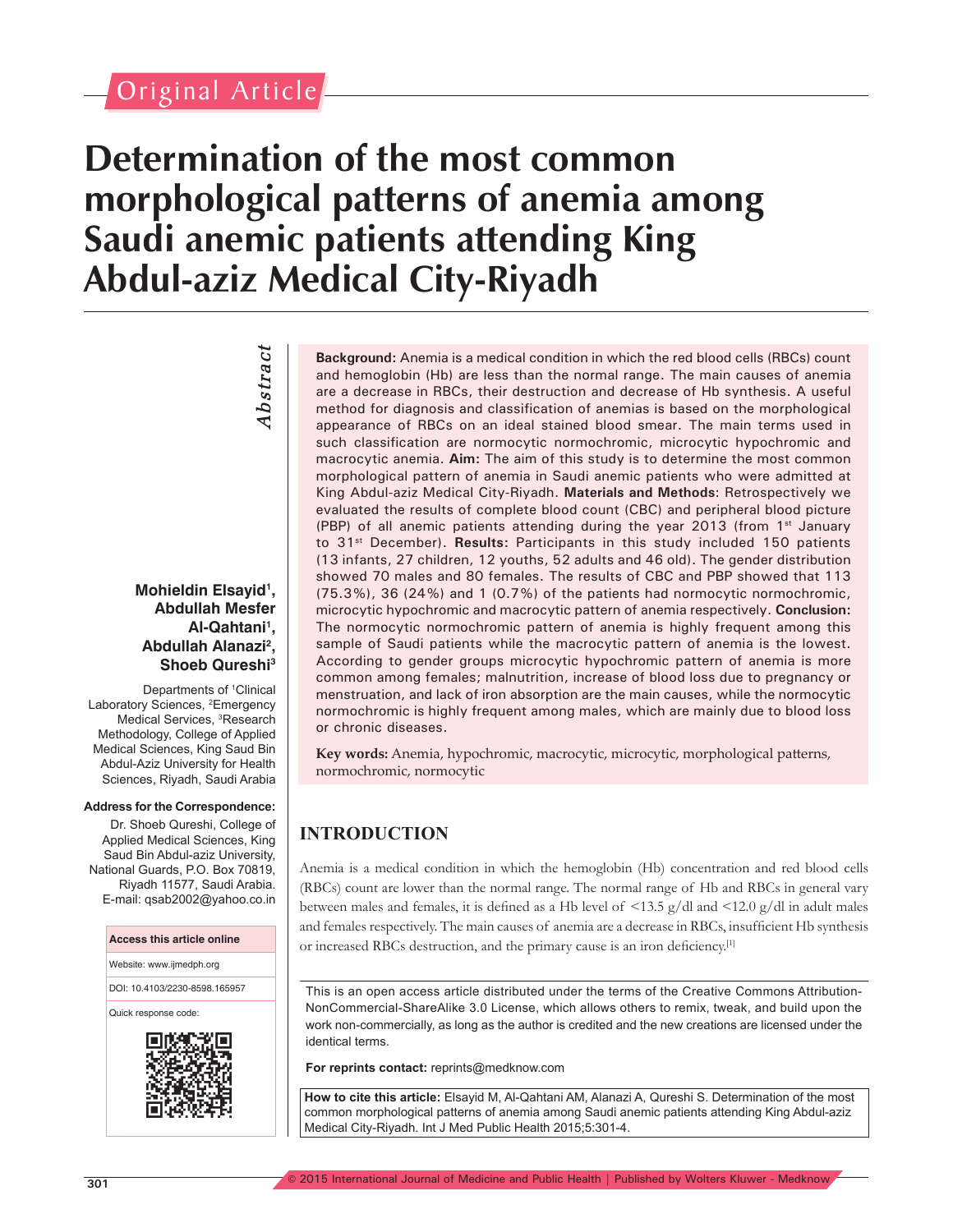Anemia is the most common health issue in the world, and it affects a large population in almost all countries. The most frequent etiologies of anemia are nutritional deficiencies, malaria, parasitic infections, blood loss, bone marrow replacement, or suppression and hemoglobinopathies.[2,3] Arbitrarily, anemia may be classified as either moderate (7.0-10.0 g/dl) or severe (<7.0 g/dl).<sup>[4]</sup> The signs and symptoms of anemia are generally nonspecific, such as fatigue and weakness; it is often associated with gastrointestinal symptoms such as nausea, constipation, or diarrhea.<sup>[5,6]</sup>

Normocytic hypochromic red cells have the central area of polar occupying about a third of the cell diameter and show reduced staining, with an increase in the central area of the pallor.<sup>[7]</sup> The morphological classification of anemia is based on morphological criteria of red cells in ideal thin blood film, and also on red cells indices, mean corpuscular volume (MCV), mean cell hemoglobin (MCH) and MCH concentration (MCHC).[8]

This study is conducted to determine the most common morphological patterns of anemia among the Saudi anemic population, and this will give a good indication about the main cause of anemia among such patients, besides formulating a good protocol for diagnosis.

# **Materials and Methods**

#### **Study area**

The raw data of this study were collected from hematology laboratory in King Abdul-aziz Medical City (KAMC) at National Guard of Health Affairs hospital (NGHA) complex in Riyadh, Saudi Arabia.

#### **Study subjects**

#### *Inclusion criteria*

Anemic patients (both the sexes) of all age groups, attending KAMC, Riyadh between 1<sup>st</sup> January 2013 and 31<sup>st</sup> December 2013, were included in this study.

#### *Exclusion criteria*

Nonanemic patients were excluded.

#### **Study design**

This is a retrospective chart review study conducted to determine the morphological patterns of anemia among anemic patients at KAMC, Riyadh in the year 2013. This was compared with the international reference values.

#### **Sample size**

A total of 150 anemic patients were enrolled in this study.

#### **Sampling technique**

The results of complete blood count (CBC) and peripheral blood picture (PBP) were collected from the medical report center in NGHA hospital using patient's medical record number.

#### **Data collection methods, instruments used, measurements**

A computer printout of demographic data and discharge clinical events/outcomes collected from records department for all episodes of hospital discharges that are coded for diagnosis of anemia between January and December 2013.

#### **Data analysis**

Study variables were incorporated on the excel sheet. The excel data were uploaded into SPSS software version 20 (The International Business Machines Corporation, New York) to determine the morphological patterns of anemia and their frequencies. A backup soft copy version, as well as a hard copy print, was dated, saved and secured after each data entry update.

### **RESULTS**

The results of CBC and PBP showed that 113 (75.3%), 36 (24%), and 1 (0.7%) of the patients had normocytic normochromic, microcytic hypochromic and macrocytic pattern of anemia respectively [Table 1 and Figure 1]. The gender wise classification of the patterns revealed that 62 (55%) of male patients had normocytic normochromic patterns, while 51 (45%) female patients and 7 (19%) males patients had microcytic hypochromic patterns while in females patients is 29 (81%) and one case of macrocytic pattern showed in males patients [Table 2].

The results of the mean of Hb, hematocrit and RBCs count in anemic patients were (8.6 g/dl), (26.4%) and (3.2  $\times$  10<sup>12</sup>) respectively, which were significantly lower than the means of the control group  $(P < 0.05)$  [Table 3].

RBCs indices MCV, MCH and MCHC in the patients with microcytic hypochromic PBP were significantly lower than the mean of the control group ( $P \le 0.05$ ) [Table 3].

#### **DISCUSSION**

The classification of anemia is based on three categories, including RBC morphology, pathogenicity of anemia and clinical presentation

| Table 1: Frequency of morphological patterns<br>of anemia among study participants |           |  |  |  |  |  |
|------------------------------------------------------------------------------------|-----------|--|--|--|--|--|
| Morphological patterns of anemia<br>Frequency (%)                                  |           |  |  |  |  |  |
| Normocytic normochromic                                                            | 113(75.3) |  |  |  |  |  |
| Microcytic hypochromic                                                             | 36(24.0)  |  |  |  |  |  |
| Macrocytic anemia                                                                  | 1(0.7)    |  |  |  |  |  |
| Total                                                                              | 150 (100) |  |  |  |  |  |

**Table 2: The frequency of morphological patterns among study participants to gender groups**

| <b>Morphological patterns</b> | Gender         | <b>Total</b> |     |
|-------------------------------|----------------|--------------|-----|
| of anemia                     | Male<br>Female |              |     |
| Normocytic normochromic       | 62             | 51           | 113 |
| Microcytic hypochromic        |                | 29           | 36  |
| Macrocytic anemia             |                |              |     |
| Total                         | 70             | 80           | 150 |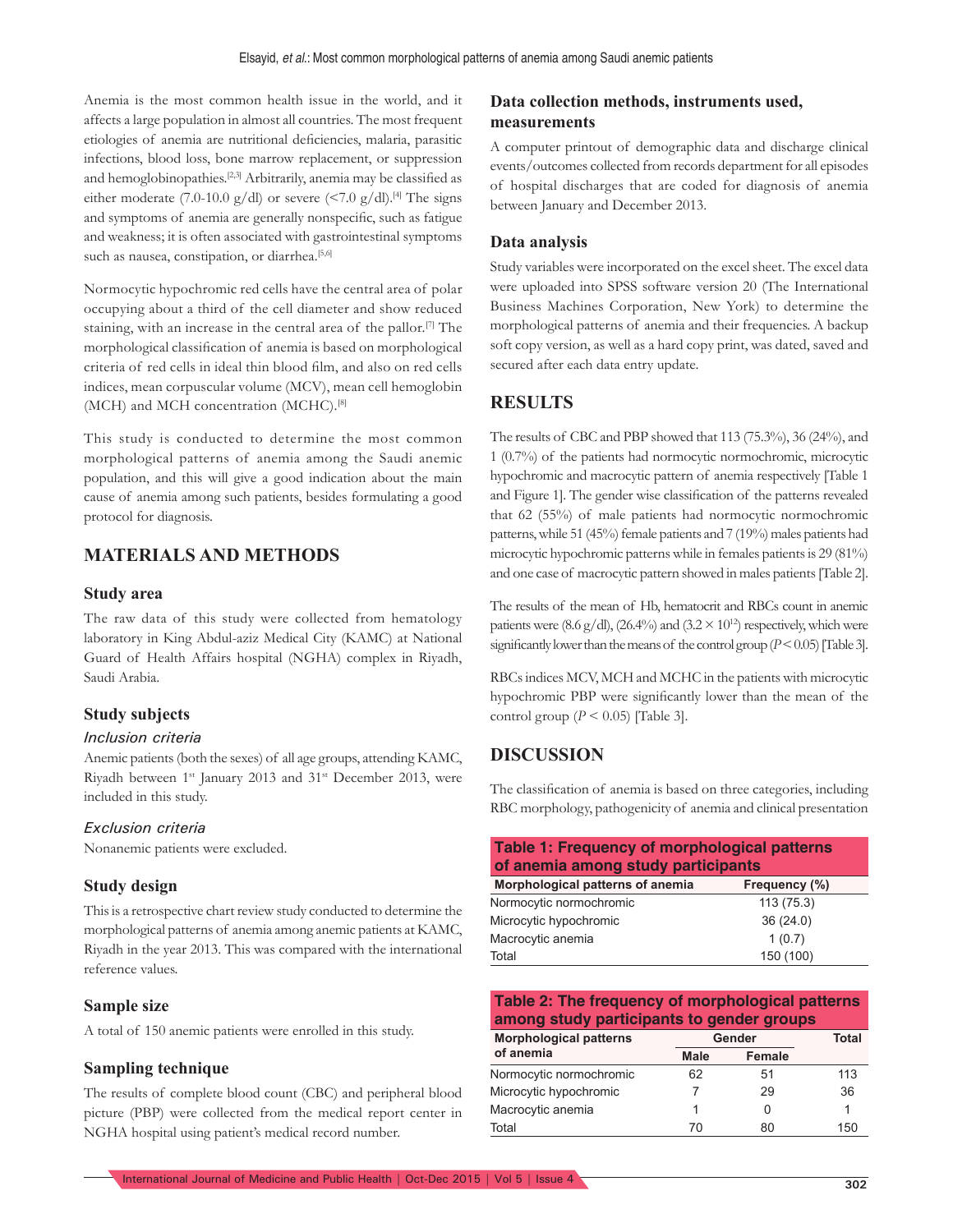| Table 3: The minimum, maximum, mean, standard deviation, and normal range of hematological<br>parameters of study participants |                |                |      |           |                                                |  |  |
|--------------------------------------------------------------------------------------------------------------------------------|----------------|----------------|------|-----------|------------------------------------------------|--|--|
| <b>Variables</b>                                                                                                               | <b>Minimum</b> | <b>Maximum</b> | Mean | <b>SD</b> | Normal range                                   |  |  |
| Hb q/dl                                                                                                                        | 6.00           | 10.00          | 8.6  | 1.17393   | Male: 13.5-17.5 g/dl<br>Female: 12.0-15.5 g/dl |  |  |
| PCV percentage                                                                                                                 | 17.00          | 32.00          | 26.4 | 3.58299   | Male: 38.8-50.0%<br>Female: 34, 9-44, 5%       |  |  |
| RBCs count c/cumm                                                                                                              | 2.00           | 4.00           | 3.2  | 0.59907   | Male: 4.32-5.72×10 <sup>3</sup> c/cumm         |  |  |
|                                                                                                                                |                |                |      |           | Female: 3.90-5.03×10 <sup>3</sup> c/cumm       |  |  |

*P* < 0.05. RBCs = Red blood cells, PCV = Packed cell volume, SD = Standard deviation



**Figure 1:** Distribution of age group among study participants

of anemia. These categories are very important in the classification and diagnosis of anemia.[9]

In clinical practice, the morphological classification of anemia is based on red cell indices; MCV, MCH, and MCHC.[9]

The age group distribution of participants was 13, 27, 12, 52, and 46 infants, children, youth, adult and old respectively. The study revealed that the mean of Hb, hematocrit and RBCs count in anemic patients were 8.6 g/dl, 26.4% and 3.2  $\times$  10<sup>12</sup> respectively, which was significantly lower. These findings are in agreement with those of El Kishawi et al.<sup>[10]</sup> furthermore, the authors found conducted a research to assess the factors related to anemia and the determination of morphological patterns of anemia among children in association with malnutrition. Furthermore, the authors found significantly lower values of MCV, MCH, and MCHC RBCs indices in the study group of patients with microcytic hypochromic PBP were significantly lower.

The main causes of microcytic hypochromic anemia are shown to be iron deficiency anemia (IDA), thalassemia and anemia of chronic diseases.[11] The main cause of microcytic hypochromic anemia is an iron deficiency. The confirmation or exclusion of IDA depends on estimation of the level of serum ferritin.<sup>[11]</sup> In developed countries, IDA occurs more frequently in adult men and in postmenopausal women.[12,13]

Our study showed that the normocytic normochromic pattern of anemia was more frequent than the macrocytic pattern. The gender wise classification of the patterns revealed a microcytic hypochromic pattern of anemia was more common among females. Malnutrition, an increase of blood loss due to pregnancy or menstruation, and lack of iron absorption are the main causes. In male patients, the frequency of the normocytic normochromic pattern of anemia was high, which may be mainly due to blood loss or chronic diseases.<sup>[14]</sup> In normocytic anemia, the important issue is to identify the main cause and to prescribe the right treatment. The etiologies of normocytic normochromic anemia are nutritional, renal diseases (e.g., renal failure) and increased red cell destruction.<sup>[14]</sup> In macrocytic anemia, the main causes are a low level of Vitamin B12 and a low level of erythrocyte folate. The estimation of both patterns of anemia will guide the proper diagnosis of macrocytic anemia. The most common cause of folate deficiency is either nutritional or malabsorption of this vitamin. In contrast, the deficiency of Vitamin B12 is almost resulting from malabsorption.[15,16] The normocytic normochromic pattern of anemia is highly frequent among a study sample of the Saudi population while the macrocytic pattern was the lowest. The gender wise classification showed, the microcytic hypochromic pattern of anemia is more common among females while the normocytic normochromic pattern was found to be highly prevalent among males.

## **RECOMMENDATIONS**

- 1. In order to get more informative data about the types of anemia, iron profile, serum B12 and serum folate should be done as routine hospital diagnostic protocol, in order to obtain the causative factors of microcytic hypochromic, normocytic normochromic, and macrocytic patterns among Saudi populations.
- 2. Special care should be taken by primary health care provider to detect and prevent anemia, especially among children and women.

#### **Financial support and sponsorship**

Nil.

#### **Conflicts of interest**

There are no conflicts of interest.

#### **REFERENCES**

1. Veng-Pedersen P, Chapel S, Schmidt RL, Al-Huniti NH, Cook RT, Widness JA. An integrated pharmacodynamic analysis of erythropoietin,